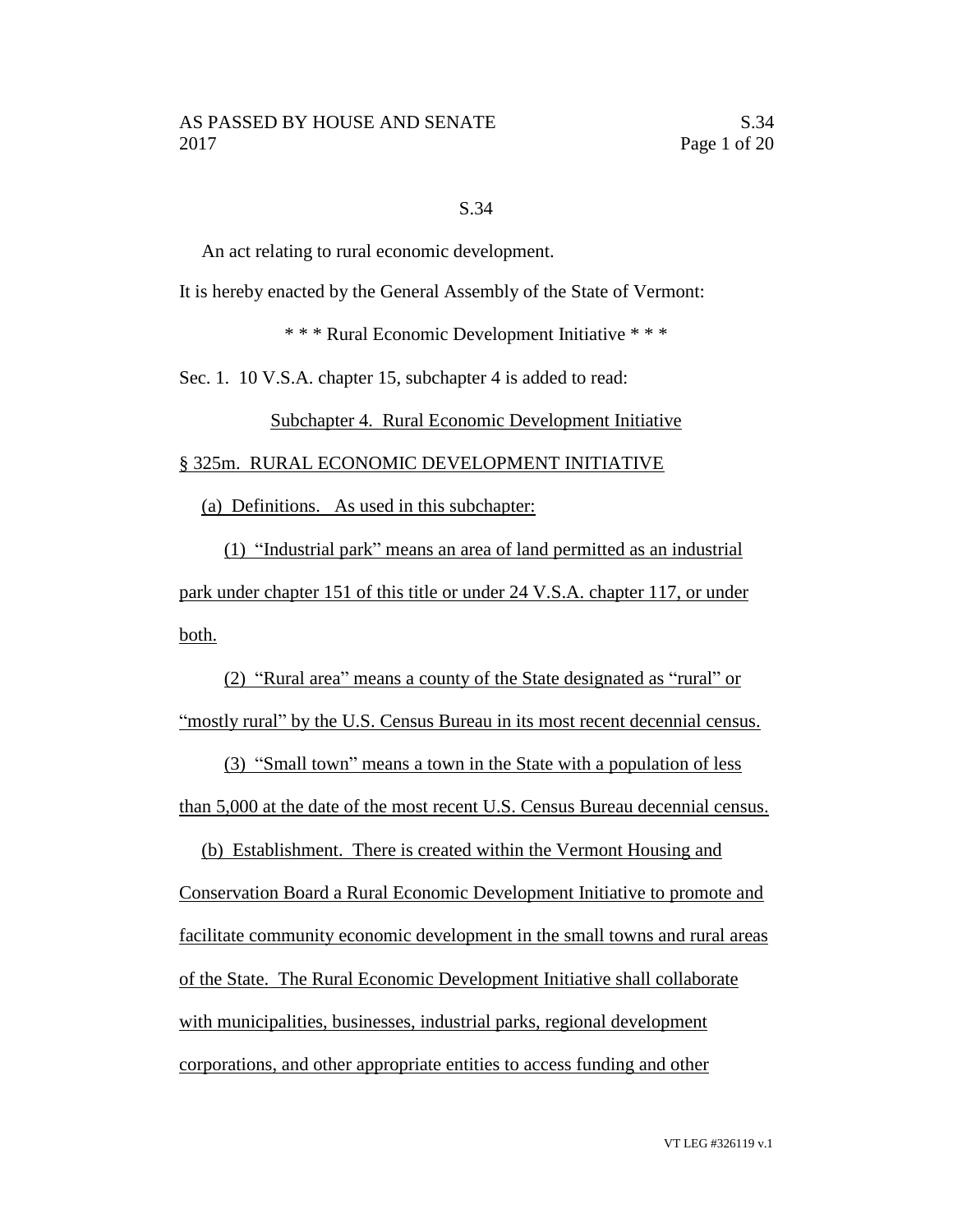assistance available to small towns and businesses in rural areas of the State when existing State resources or staffing assistance is not available.

(c) Services; access to funding.

(1) The Rural Economic Development Initiative shall provide the following services to small towns and businesses in rural areas:

(A) identification of grant or other funding opportunities available to small towns, businesses in rural areas, and industrial parks in small towns and rural areas that facilitate business development, siting of businesses, workforce development, broadband deployment, infrastructure development, or other economic development opportunities;

(B) technical assistance to small towns, businesses in rural areas, and industrial parks in small towns and rural areas in writing grants, accessing and completing the application process for identified grants or other funding opportunities, including writing applications for grants or other funding, coordination with providers of grants or other funding, strategic planning for the implementation or timing of activities funded by grants or other funding, and compliance with the requirements of grant awards or awards of other funding.

(2) In providing services under this subsection, the Rural Economic Development Initiative shall give first priority to projects that have received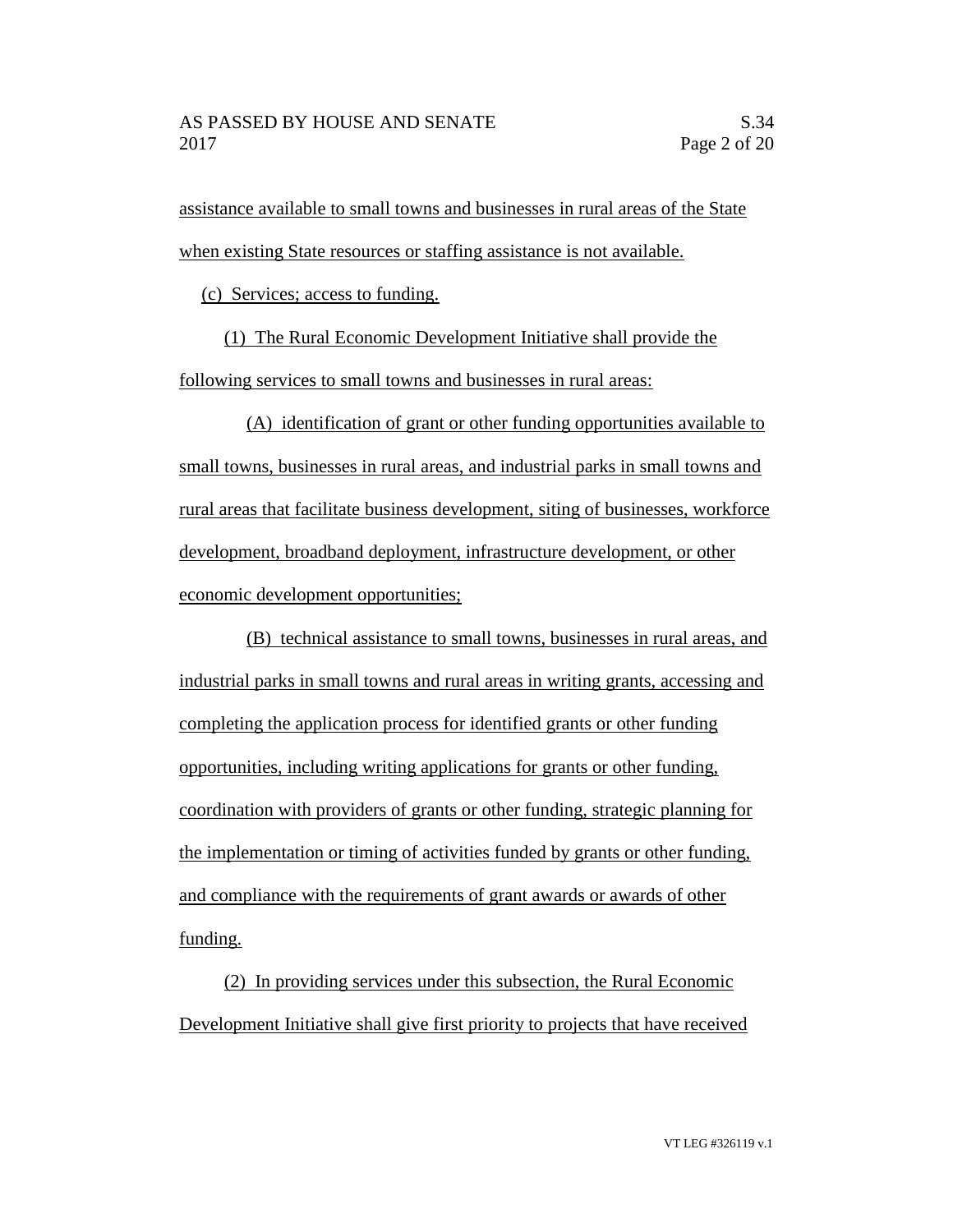areas:

necessary State or municipal approval and that are ready for construction or implementation.

(d) Services; business development. The Rural Economic Development Initiative shall provide small towns and rural areas with services to facilitate business development in these areas. These services shall include:

(1) Identifying businesses or business types suitable for a small town, rural areas, industrial parks in a small town or rural area, or coworker spaces or generator spaces in rural areas. In identifying businesses or business types, the Rural Economic Development Initiative shall seek to:

(A) identify businesses or business types in the following priority

(i) milk plants, milk handlers, or dairy products, as those terms are defined in 6 V.S.A. § 2672;

(ii) the outdoor equipment or recreation industry;

(iii) the value-added forest products industry;

(iv) the value-added food industry;

(v) phosphorus removal technology; and

(vi) composting facilities.

(B) explore with a small town or rural area whether underused or

closed school buildings are appropriate sites for coworker or generator spaces.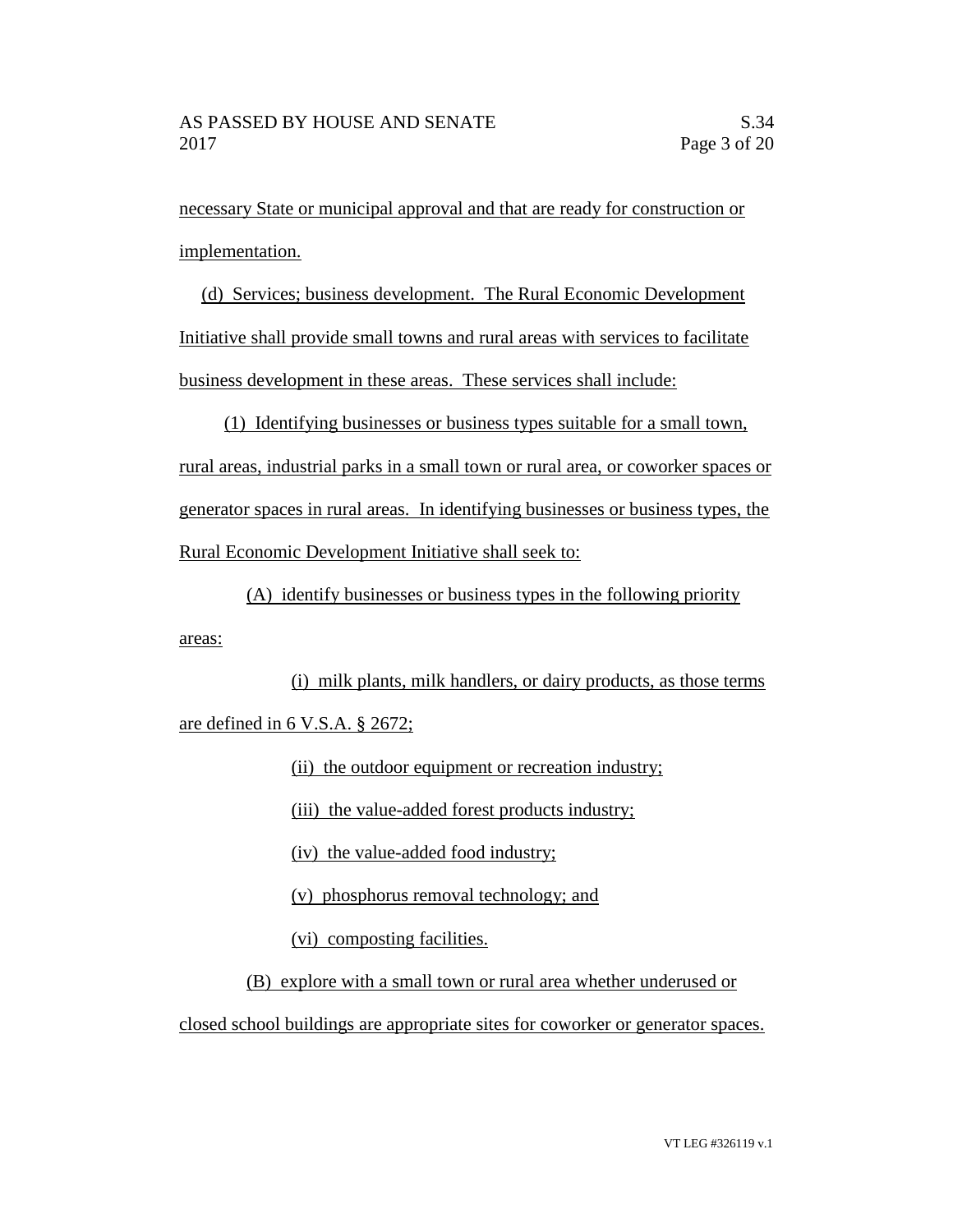(2) Recommending available grants, tax credits, or other incentives that a small town or rural area can use to attract businesses.

(3) In providing services under this subsection, the Rural Economic Development Initiative shall coordinate with the Secretary of Commerce and Community Development in order to avoid duplication by the Rural Economic Development Initiative of business recruitment and workforce development services provided by the Agency of Commerce and Community Development.

(e) Report. Beginning on January 15, 2018, and annually thereafter, the Rural Economic Development Initiative shall submit to the Senate Committees on Agriculture and on Economic Development, Housing and General Affairs and the House Committees on Agriculture and Forestry and on Commerce and Economic Development a report regarding the activities and progress of the Initiative. The report shall include:

(1) a summary of the Initiative's activities in the preceding calendar year;

(2) an evaluation of the effectiveness of the services provided by the Initiative to small towns, rural areas, and industrial parks;

(3) a summary of the Initiative's progress in attracting priority businesses to small towns and rural areas;

(4) an accounting of the grants or other funding that the Initiative facilitated or provided assistance with;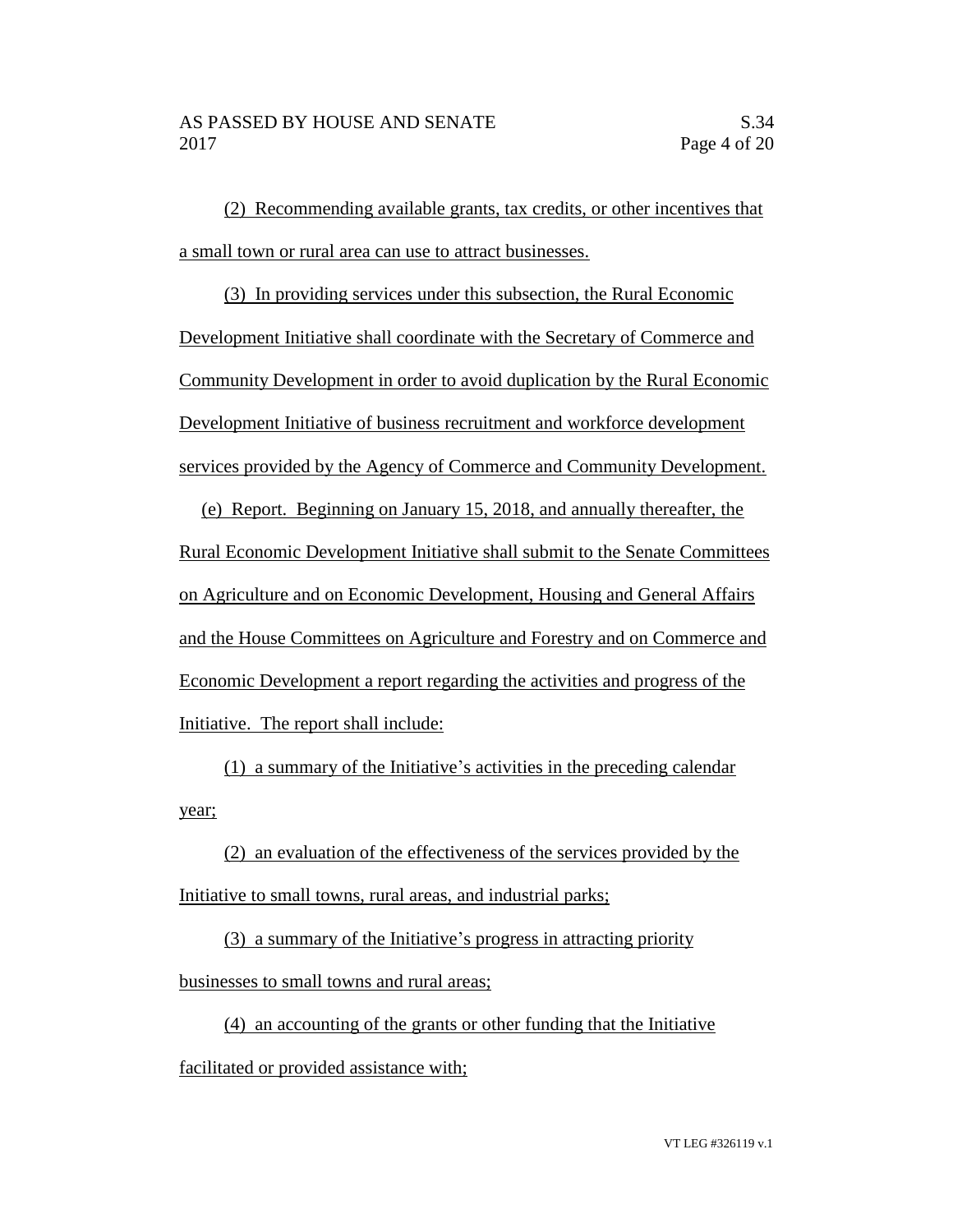(5) an accounting of the funds acquired by the Rural Economic Development Initiative for administration of grants or other funding mechanisms and whether these funds are sufficient to offset the cost of the Rural Economic Development Initiative; and

(6) recommended changes to the program, including proposed legislative amendments to further economic development in small towns and rural areas in the State.

Sec. 2. FUNDING; LEGISLATIVE INTENT; RURAL ECONOMIC DEVELOPMENT INITIATIVE

It is the intent of the General Assembly that \$75,000.00 appropriated to the Agency of Agriculture, Food and Markets in fiscal year 2018 shall be allocated by the Agency of Agriculture, Food and Markets to the Vermont Housing and Conservation Board for implementation of the Rural Economic Development Initiative under 10 V.S.A. chapter 15, subchapter 4.

\* \* \* Vermont Milk Commission \* \* \*

Sec. 3. VERMONT MILK COMMISSION; EQUITABLE DAIRY PRICING

On or before October 1, 2017, the Secretary of Agriculture, Food and Markets shall convene the Vermont Milk Commission under 6 V.S.A. chapter 161 to review and evaluate proposals that enhance and stabilize the dairy industry in Vermont and New England and that may be appropriate for inclusion in the federal Farm Bill 2018. The Secretary of Agriculture, Food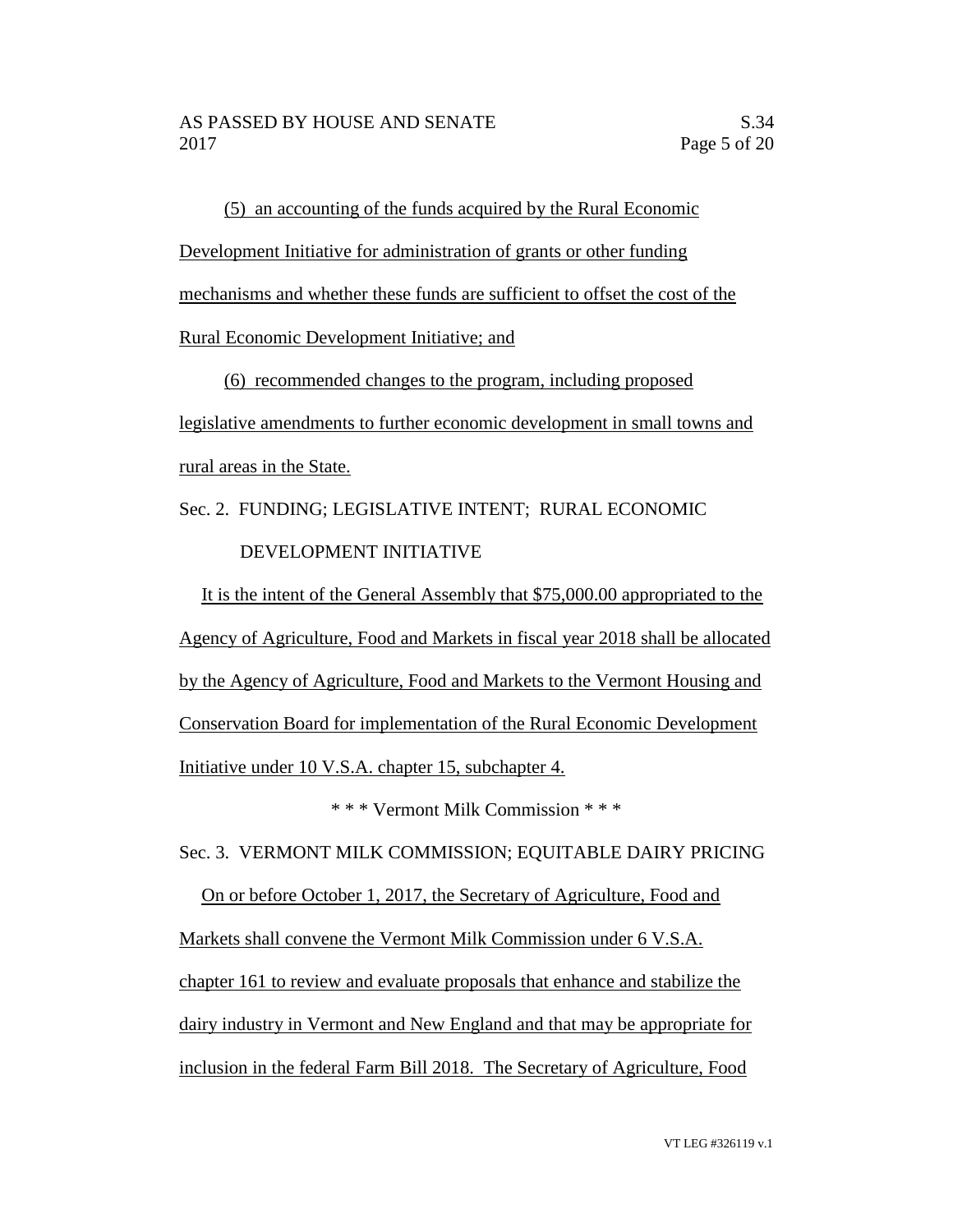and Markets shall submit to the congressional delegation of Vermont proposals that the Milk Commission recommends for inclusion in the federal Farm Bill 2018.

\* \* \* Cross-promotion of Development Programs \* \* \*

Sec. 4. EXECUTIVE BRANCH CROSS-PROMOTION OF LOAN, GRANT,

## AND INCENTIVE PROGRAMS

(a) The General Assembly finds that it is within the authority of the Executive Branch to manage a process of continuous improvement for agency and statewide programs and operations. While undertaking these efforts, the Executive Branch shall ensure that State loan, grant, and other incentive programs cross-promote:

(1) the availability of financial and technical assistance from the State through education and outreach materials; and

(2) the State policies funded by State incentive programs, including the adoption of renewable energy, rural economic development, public access to conserved lands, and water quality improvements.

(b) The Secretary of Administration shall provide material or information regarding the cross-promotion of State policies on State websites and within application materials available to the public regarding State loan, grant, and other incentive programs.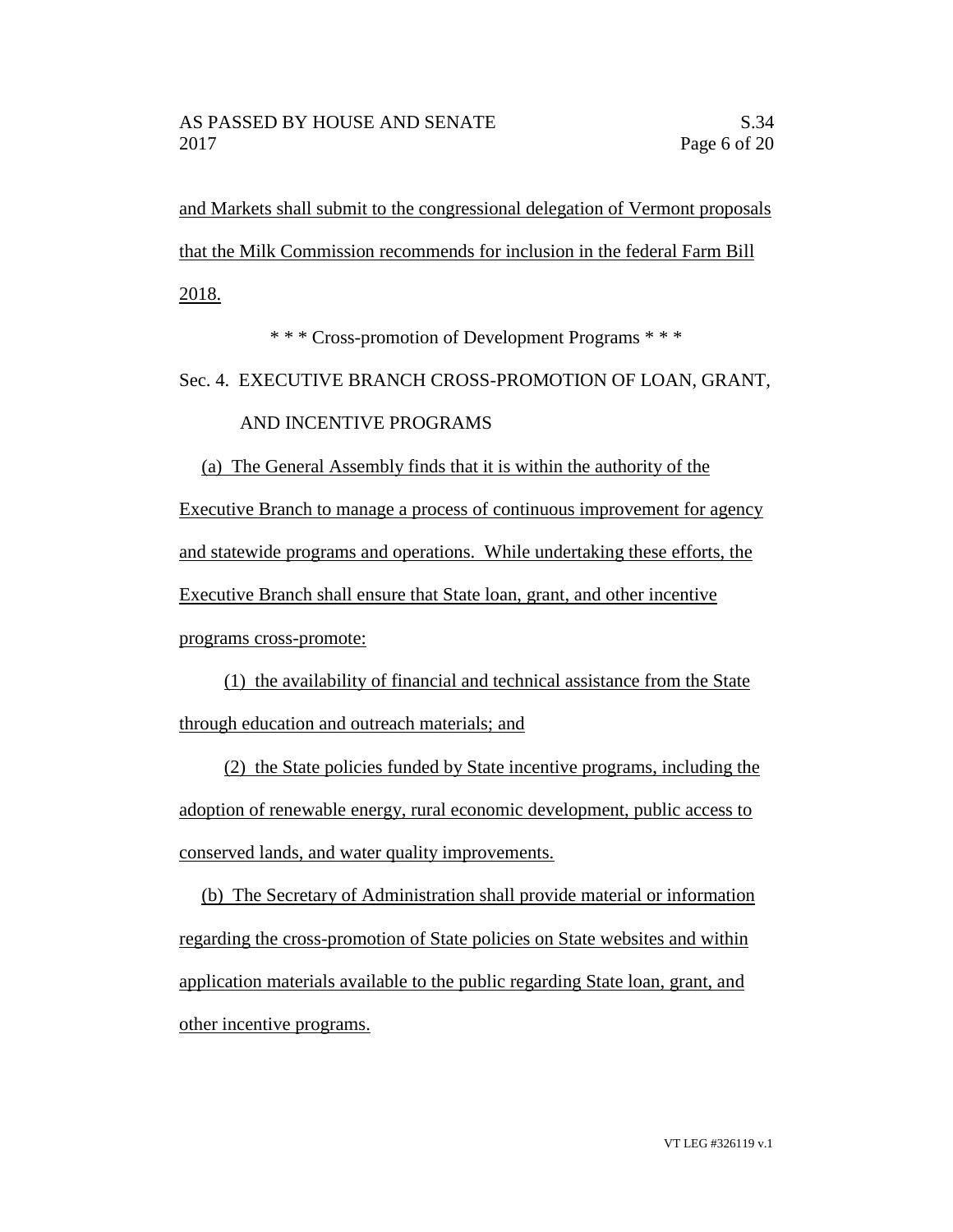\* \* \* Energy Efficiency \* \* \*

Sec. 5. REPORT; ENERGY EFFICIENCY CHARGE; COMMERCIAL AND INDUSTRIAL CUSTOMERS

(a) On or before January 15, 2018, the Commissioner of Public Service (the Commissioner) shall submit a report with recommendations as described in subsection (b) of this section.

(1) In preparing the report, the Commissioner shall consult with the Secretary of Commerce and Community Development, the energy efficiency utilities (EEU) appointed under 30 V.S.A. § 209(d)(2), the regional development corporations, the Public Service Board, and other affected persons.

(2) The Commissioner shall submit the report to the Senate Committees on Finance, on Natural Resources and Energy, and on Agriculture and the House Committees on Ways and Means, on Energy and Technology, on Commerce and Economic Development, and on Agriculture and Forestry.

(b) The report shall provide the Commissioner's recommendations on:

(1) Whether and how to increase the use by commercial and industrial customers of self-administered efficiency programs under 30 V.S.A. § 209(d) and (j), including:

(A) Potential methods and incentives to increase participation in selfadministration of energy efficiency, including: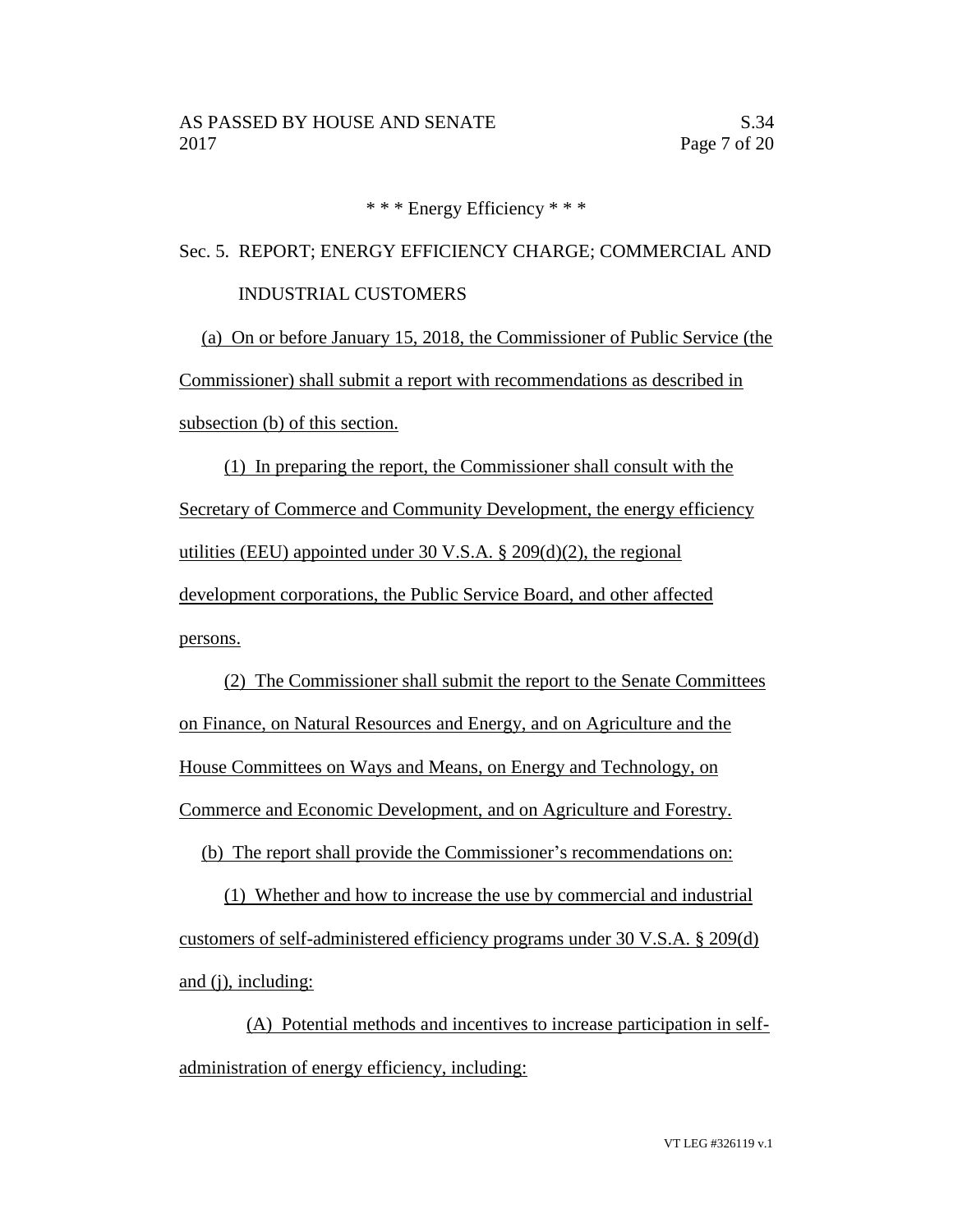(i) Potential changes to the eligibility criteria for existing programs.

(ii) Use of performance-based structures.

(iii) Self-administration of energy efficiency by a commercial and industrial customer, with payment of an energy efficiency charge (EEC) amount only for technical assistance by an EEU, if the customer demonstrates that it possesses in-house expertise that supports such self-administration and implements energy efficiency measures that the customer demonstrates are cost-effective and save energy at a benefit-cost ratio similar to the EEU.

(B) The potential inclusion of such methods and incentives in EEU demand resource plans.

(C) Periodic reporting by the EEUs of participation rates in selfadministration of energy efficiency by commercial and industrial customers located in the small towns in the State's rural areas. As used in this subdivision (C):

(i) "Rural area" means a county of the State designated as "rural" or "mostly rural" by the U.S. Census Bureau in its most recent decennial census.

(ii) "Small town" means a town in a rural area of the State with a population of less than 5,000 at the date of the most recent U.S. Census Bureau decennial census.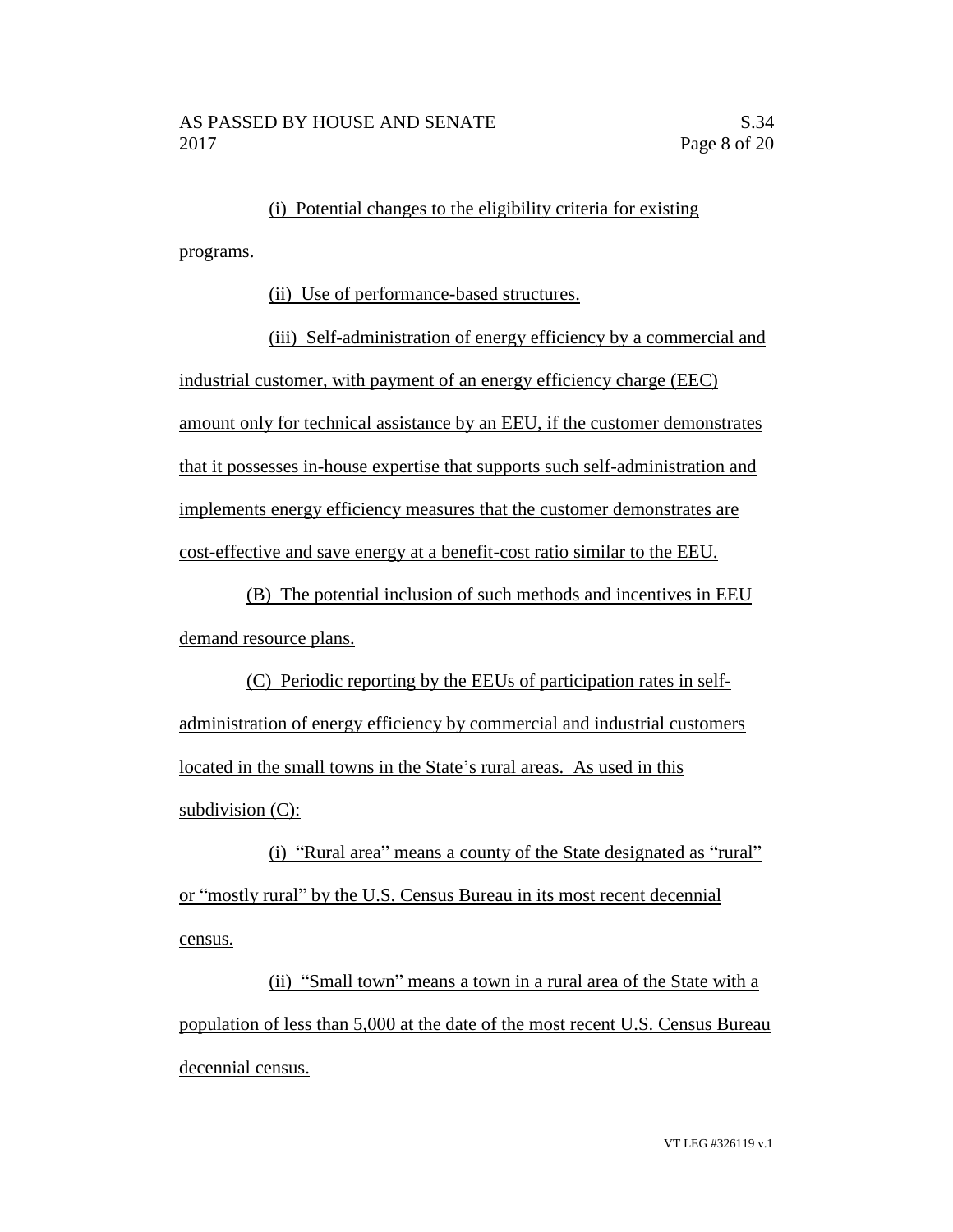(2) The potential establishment of a multiyear pilot program that allows a category of commercial and industrial customers to apply the total amount of their Energy Efficiency Charge (EEC), for the period of the pilot, to investments that reduce the customer's total energy consumption.

(A) The goal of such a program would be to reduce significantly all energy costs for the customer, and to transform the energy profile of the customer such that significant savings would be generated and endure over the long term. Customers in the program would receive the full amount of their EEC contributions, for the period of the pilot, in the form of direct services and incentives provided by an EEU, which would consider how to lower customers' bills cost-effectively across electric, heating, transportation, and process fuels using energy efficiency, demand management, energy storage, fuel switching, and on-site renewable energy.

(B) In the report, the Commissioner shall consider:

(i) the definition of eligible commercial and industrial customers;

(ii) the potential establishment and implementation of such a

program in a manner similar to an economic development rate for the EEU;

(iii) the interaction of such a program with the existing programs for self-managed energy efficiency under  $30$  V.S.A. § 209(d), including the Energy Savings Account, Self-Managed Energy Efficiency, and Customer Credit Programs;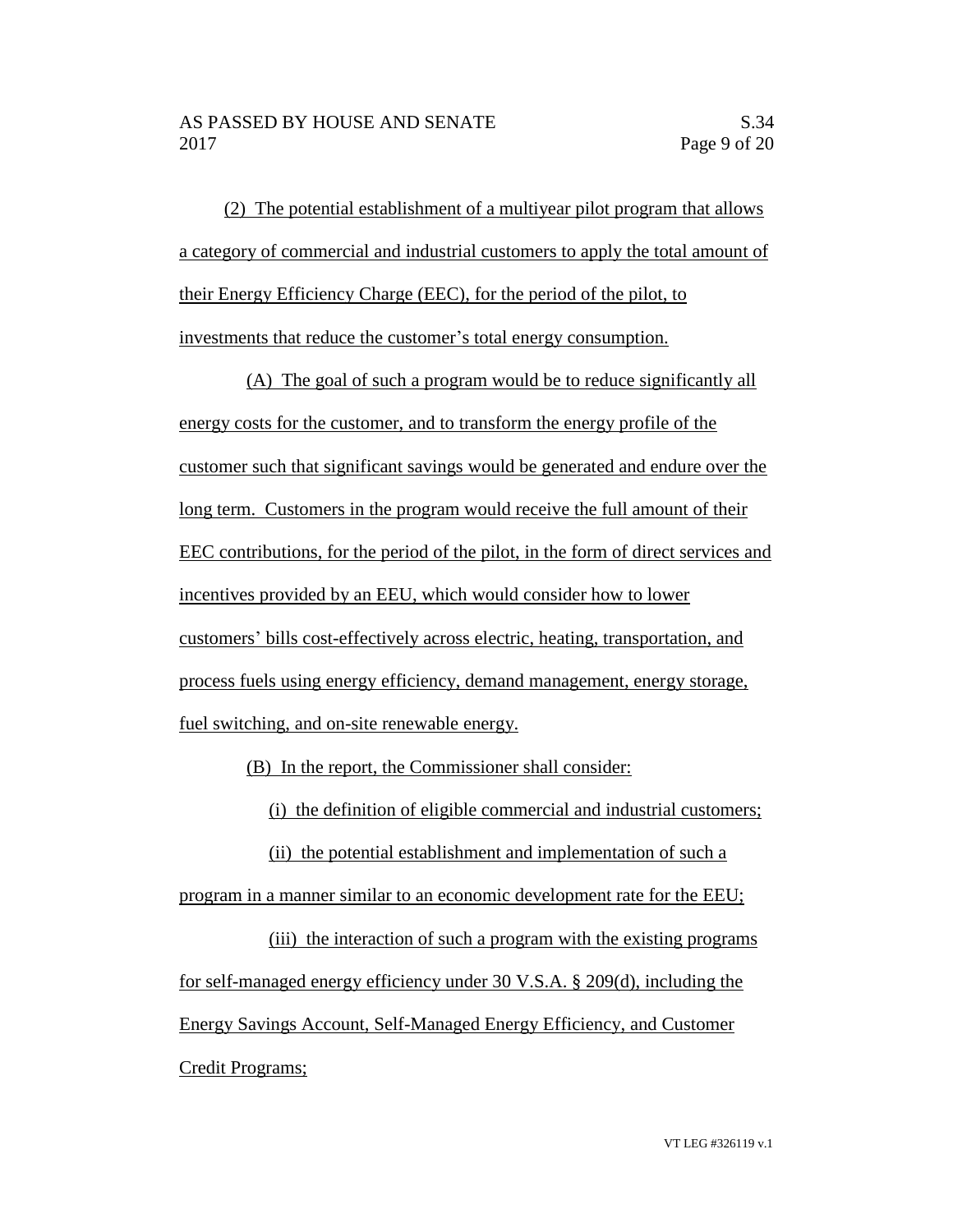(iv) the benefits and costs of such a program, including:

(I) a reduction in the operating costs of participating customers;

(II) the effect on job retention and creation and on economic development;

(III) the effect on greenhouse gas emissions;

(IV) the effect on systemwide efficiency benefits that would

otherwise be obtained with the EEC funds, such as avoided supply costs,

avoided transmission and distribution costs, avoided regional network service

charges, and lost revenues from the regional forward-capacity market;

(V) the potential impact on commercial and industrial

customers that may not be eligible to participate in such a program;

(VI) the extent to which such a program may result in cost shifts or subsidization among rate classes, and methods for avoiding or mitigating these effects;

(VII) the effect on the budgets developed through the demand resource planning process;

(VIII) the costs of administration;

(IX) any other benefits and costs of the potential program; and (v) the consistency of such a program with least-cost planning as defined in 30 V.S.A. § 218c; with State energy goals and policy set forth in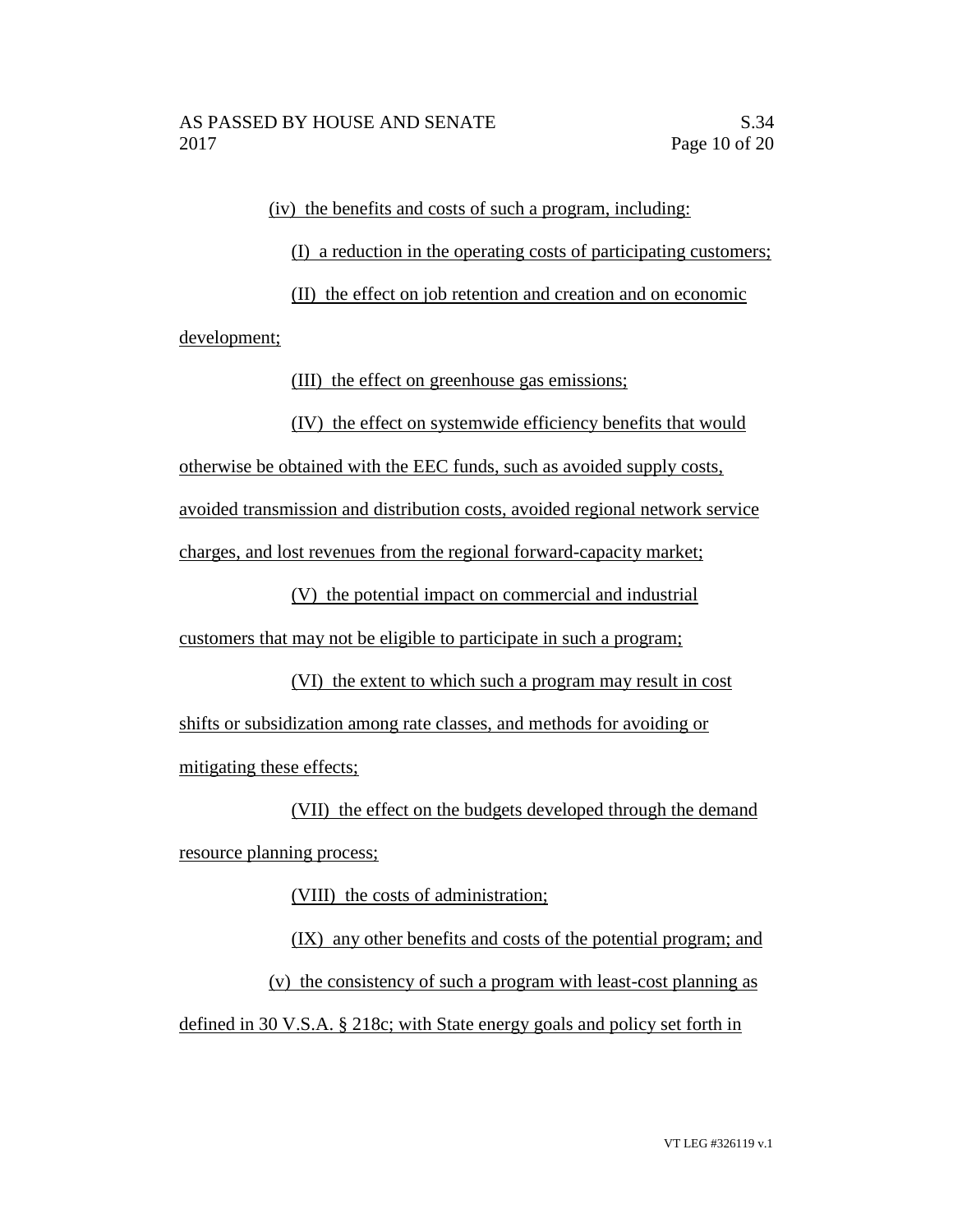10 V.S.A. §§ 578, 580, and 581 and 30 V.S.A. §§ 202a and 218e; and with the State energy plans adopted pursuant to 30 V.S.A. §§ 202 and 202b.

(c) The report submitted under this section shall include a proposed timeline to phase in the recommendations contained in the report. In developing this timeline, the Commissioner shall consider the impact to the established budgets of the EEUs, the regulatory requirements applicable to the EEUs, and the value of rapid implementation of the recommendations. Sec. 6. 30 V.S.A. § 209(d)(3) is amended to read:

(3) Energy efficiency charge; regulated fuels. In addition to its existing authority, the Board may establish by order or rule a volumetric charge to customers for the support of energy efficiency programs that meet the requirements of section 218c of this title, with due consideration to the State's energy policy under section 202a of this title and to its energy and economic policy interests under section 218e of this title to maintain and enhance the State's economic vitality. The charge shall be known as the energy efficiency charge, shall be shown separately on each customer's bill, and shall be paid to a fund administrator appointed by the Board and deposited into an the Electric Efficiency Fund. When such a charge is shown, notice as to how to obtain information about energy efficiency programs approved under this section shall be provided in a manner directed by the Board. This notice shall include,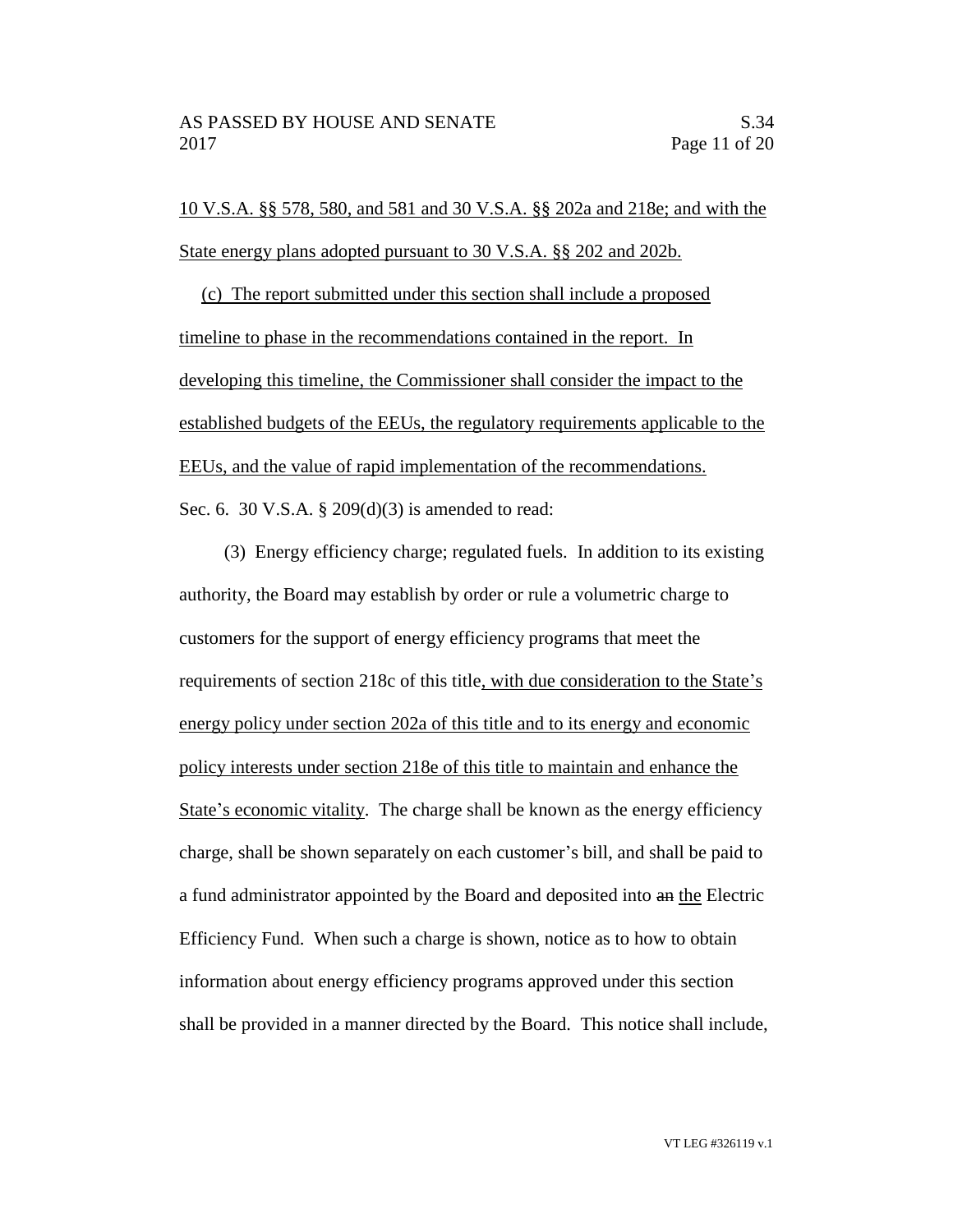at a minimum, a toll-free telephone number, and to the extent feasible shall be on the customer's bill and near the energy efficiency charge.

\* \* \*

\* \* \* Environmental Permitting \* \* \*

Sec. 7. 3 V.S.A. § 2822(j) is amended to read:

(j) In accordance with subsection (i) of this section, the following fees are established for permits, licenses, certifications, approvals, registrations, orders, and other actions taken by the Agency of Natural Resources.

(1) For air pollution control permits or registrations issued under 10 V.S.A. chapter 23:

(A) Base service fees. Any persons subject to the provisions of 10 V.S.A. § 556 shall submit with each permit application or with each request for a permit amendment, a base service fee in accordance with the base fee schedule in subdivision (i) of this subdivision  $(1)(A)$ . Prior to taking final action under 10 V.S.A. § 556 on any application for a permit for a nonmajor stationary source or on any request for an amendment of a permit for such a source, the Secretary shall assess each applicant for any additional fees due to the Agency, assessed in accordance with the base fee schedule and the supplementary fee schedule in subdivision (ii) of this subdivision  $(1)(A)$ . The applicant shall submit any fees so assessed to the Secretary prior to issuance of the final permit, notwithstanding the provisions of subsection (i) of this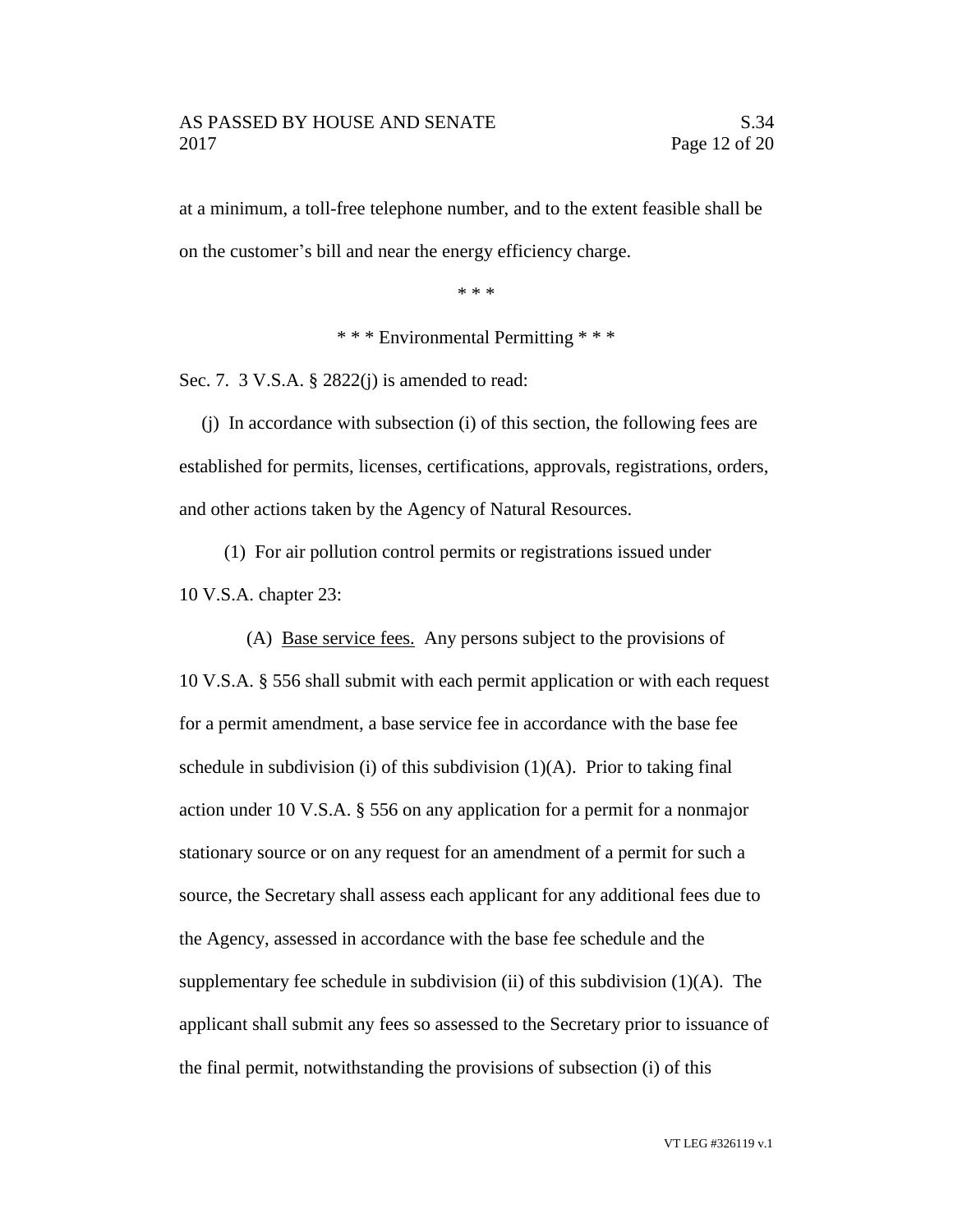# AS PASSED BY HOUSE AND SENATE S.34 2017 Page 13 of 20

section. The base fee schedule and the supplementary fee schedule are applicable to all applications on which the Secretary makes a final decision on or after the date on which this section is operative.

- (i) Base fee schedule
	- (I) Application for permit to construct

or modify source

- (aa) Major stationary source \$ 15,000.00
- (bb) Nonmajor stationary source \$ 2,000.00
- (cc) A source of emissions from  $$ 1,000.00$

anaerobic digestion of agricultural

products, agricultural by-products,

#### agricultural waste, or food waste

(II) Amendments

 Change in business name, division name, or plant name; mailing address; or

company stack designation; or other

- administrative amendments  $\qquad \qquad$  \$ 150.00
- (ii) Supplementary fee schedule for nonmajor

stationary sources

(I) Engineering review \$ 2,000.00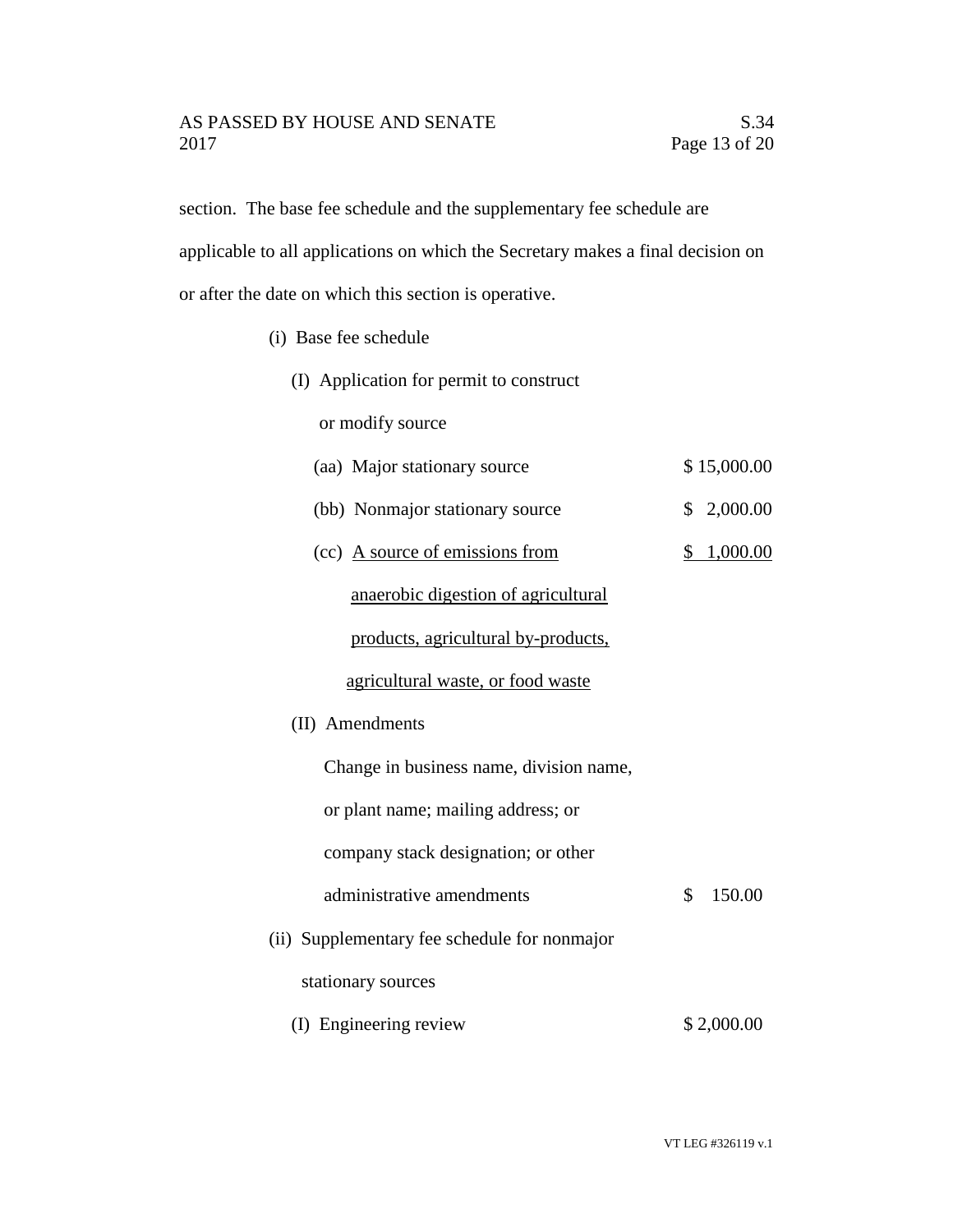| (II) Air quality impact analysis                                                 |    |            |
|----------------------------------------------------------------------------------|----|------------|
| Review refined modeling                                                          |    | \$2,000.00 |
| (III) Observe and review source emission                                         |    |            |
| testing                                                                          |    | \$2,000.00 |
| (IV) Audit performance of continuous                                             |    |            |
| emissions monitors                                                               |    | \$2,000.00 |
| (V) Audit performance of ambient air                                             |    |            |
| monitoring                                                                       |    | \$2,000.00 |
| (VI) Implement public comment requirement                                        | \$ | 500.00     |
| (B) Annual registration. Any person required to register an air                  |    |            |
| contaminant source under 10 V.S.A. $\S$ 555(c) shall annually pay the following: |    |            |
| (i) A base fee where the sum of a source's emissions of sulfur                   |    |            |
| dioxide, particulate matter, carbon monoxide, nitrogen oxides, and               |    |            |

hydrocarbons is:

(I) ten tons or greater: \$1,500.00;

(II) less than ten tons but greater than or equal to five tons:

\$1,000.00; and

(III) less than five tons: \$500.00.

(ii) Where the sum of a source's emissions of sulfur dioxide, particulate matter, carbon monoxide, nitrogen oxides, and hydrocarbons is greater than or equal to five tons: an annual registration fee that is \$0.0335 per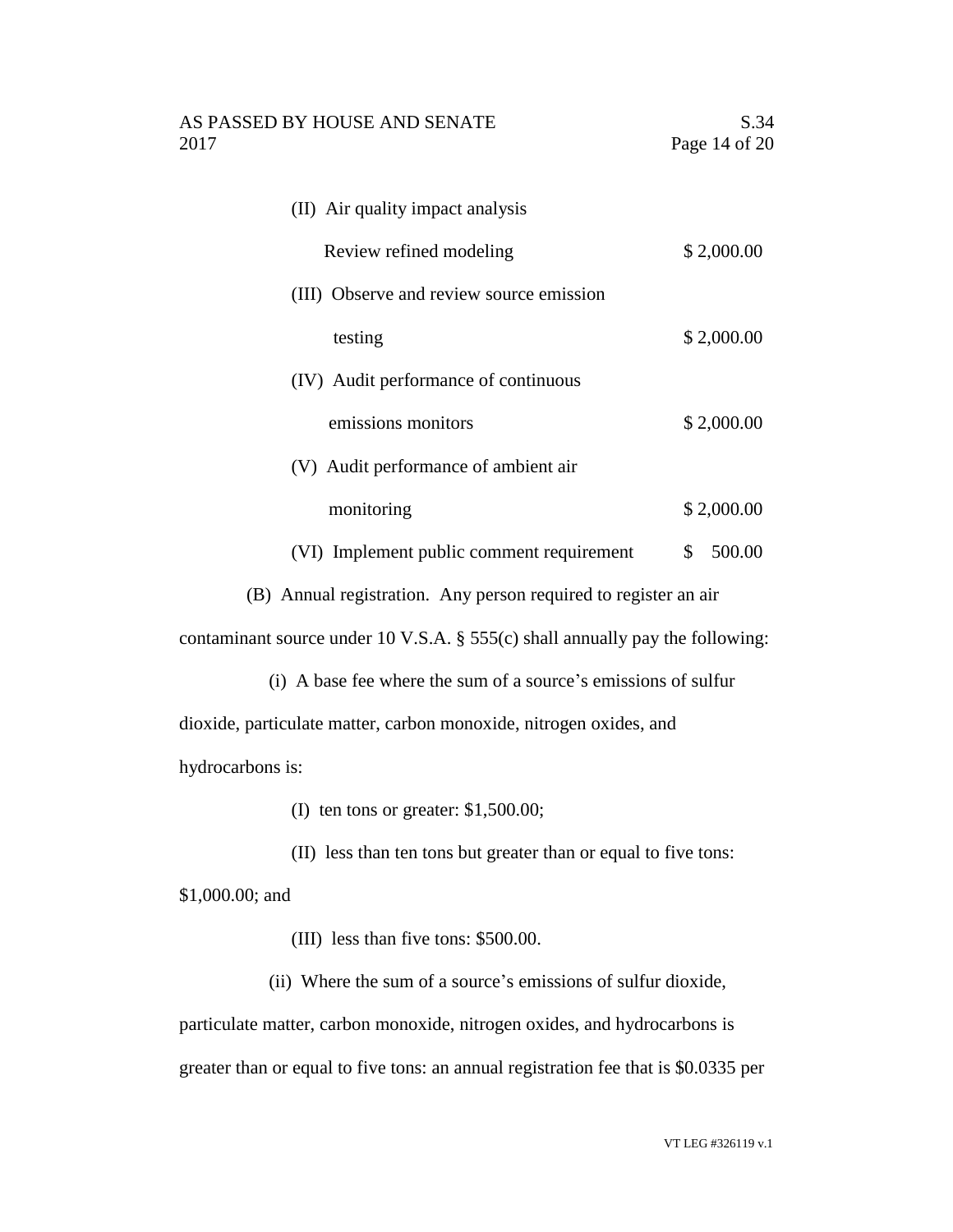pound of such emissions except that a plant producing renewable energy as defined in 30 V.S.A. § 8002 shall pay an annual fee not exceeding \$64,000.00.

(C) Anaerobic digesters. Notwithstanding the requirements of subdivisions  $(1)(A)$  and  $(B)$  of this subsection  $(i)$ , a person required to register an air contaminant source under 10 V.S.A. § 555(c) or subject to the requirements of 10 V.S.A. § 556 shall not be subject to supplementary fees assessed under subdivision  $(1)(A)(ii)$  of this subsection (j) and shall pay an annual registration fee not exceeding \$1,000.00 when the source of the emissions is the anaerobic digestion of agricultural products, agricultural byproducts, agricultural waste, or food waste.

\* \* \*

\* \* \* Phosphorus Removal Technology; Grants \* \* \* Sec. 8. 6 V.S.A. § 4828 is amended to read:

### § 4828. CAPITAL EQUIPMENT ASSISTANCE PROGRAM

(a) It is the purpose of this section to provide assistance to contract applicators, nonprofit organizations, and farms to purchase or use innovative equipment that will aid in the reduction of surface runoff of agricultural wastes to State waters, improve water quality of State waters, reduce odors from manure application, separate phosphorus from manure, decrease greenhouse gas emissions, and reduce costs to farmers.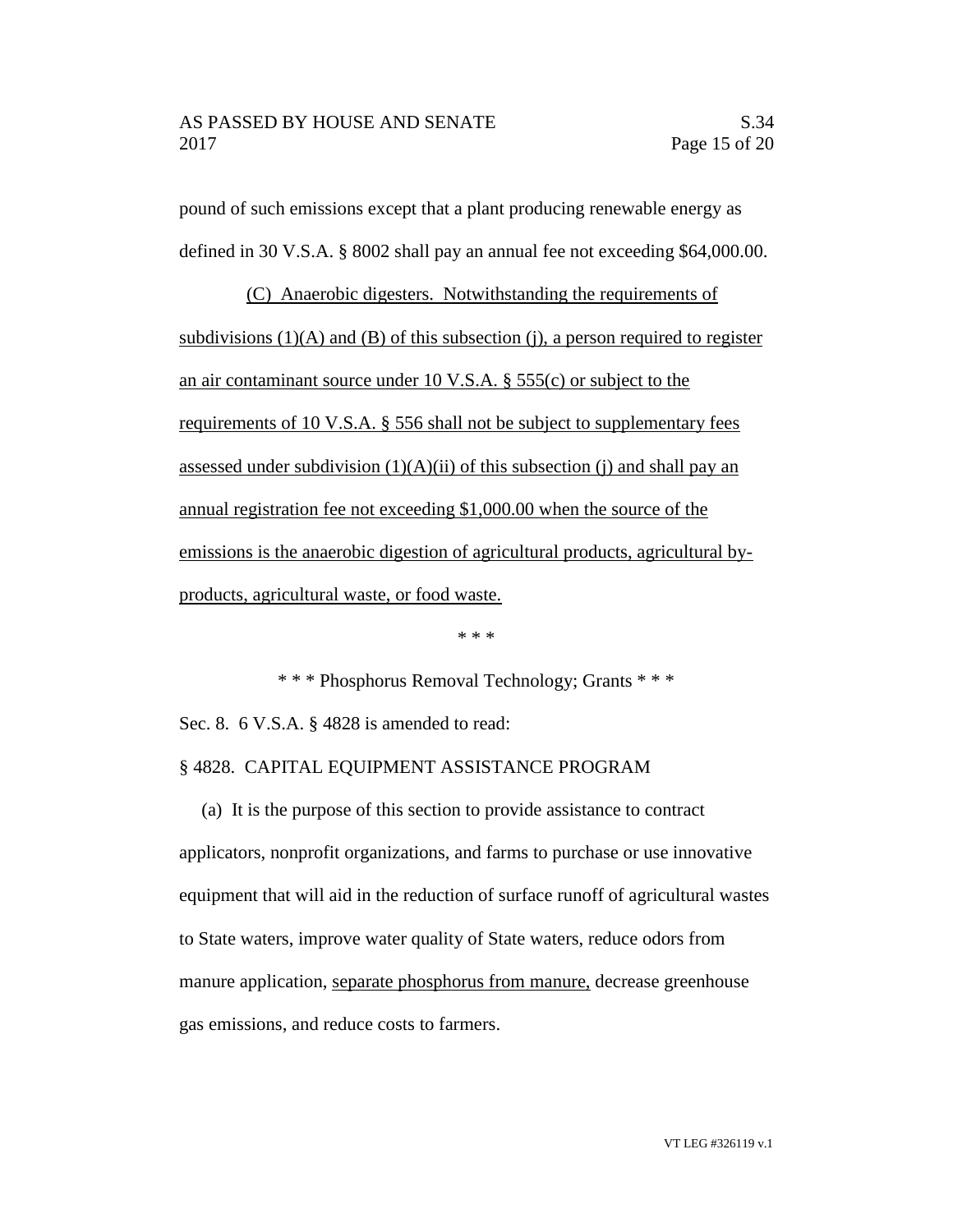(b) The capital equipment assistance program is created in the Agency of Agriculture, Food and Markets to provide farms, nonprofit organizations, and custom applicators in Vermont with State financial assistance for the purchase of new or innovative equipment to improve manure application, separation of phosphorus from manure, or nutrient management plan implementation.

(c) Assistance under this section shall in each fiscal year be allocated according to the following priorities and as further defined by the Secretary:

(1) First priority shall be given to capital equipment to be used on farm sites that are serviced by custom applicators, phosphorus separation equipment providers, and nonprofit organizations and that are located in descending order within the boundaries of:

- (A) the Lake Champlain Basin;
- (B) the Lake Memphremagog Basin;
- (C) the Connecticut River Basin; and
- (D) the Hudson River Basin.

(2) Next priority shall be given to capital equipment to be used at a farm site which that is located in descending order within the boundaries of:

- (A) the Lake Champlain Basin;
- (B) the Lake Memphremagog Basin;
- (C) the Connecticut River Basin; and
- (D) the Hudson River Basin.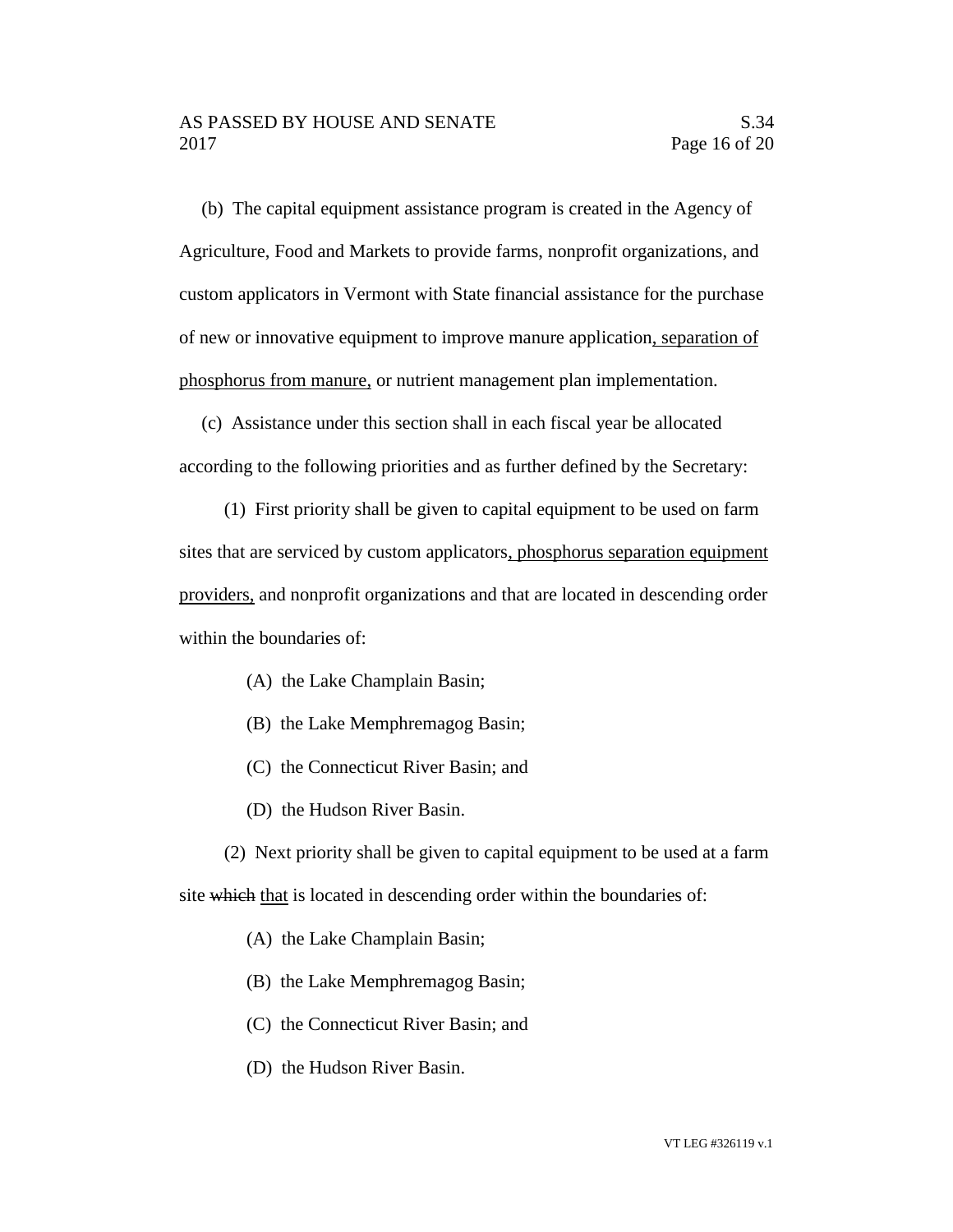(d) An applicant for a State grant under this section to purchase or implement phosphorus removal technology or equipment shall pay 10 percent of the total eligible project cost. The dollar amount of a State grant to purchase or implement phosphorus removal technology or equipment shall be equal to the total eligible project cost, less 10 percent of the total as paid by the applicant, and shall not exceed \$300,000.00.

\* \* \* Forestry Equipment \* \* \*

Sec. 9. 32 V.S.A. § 9741 is amended to read:

# § 9741. SALES NOT COVERED

Retail sales and use of the following shall be exempt from the tax on retail sales imposed under section 9771 of this title and the use tax imposed under section 9773 of this title.

\* \* \*

(51) The following machinery, including repair parts, used for timber cutting, timber removal, and processing of timber or other solid wood forest products intended to be sold ultimately at retail: skidders with grapple and cable, feller bunchers, cut-to-length processors, forwarders, delimbers, loader slashers, log loaders, whole-tree chippers, stationary screening systems, and firewood processors, elevators, and screens. The Department of Taxes shall publish guidance relating to the application of this exemption.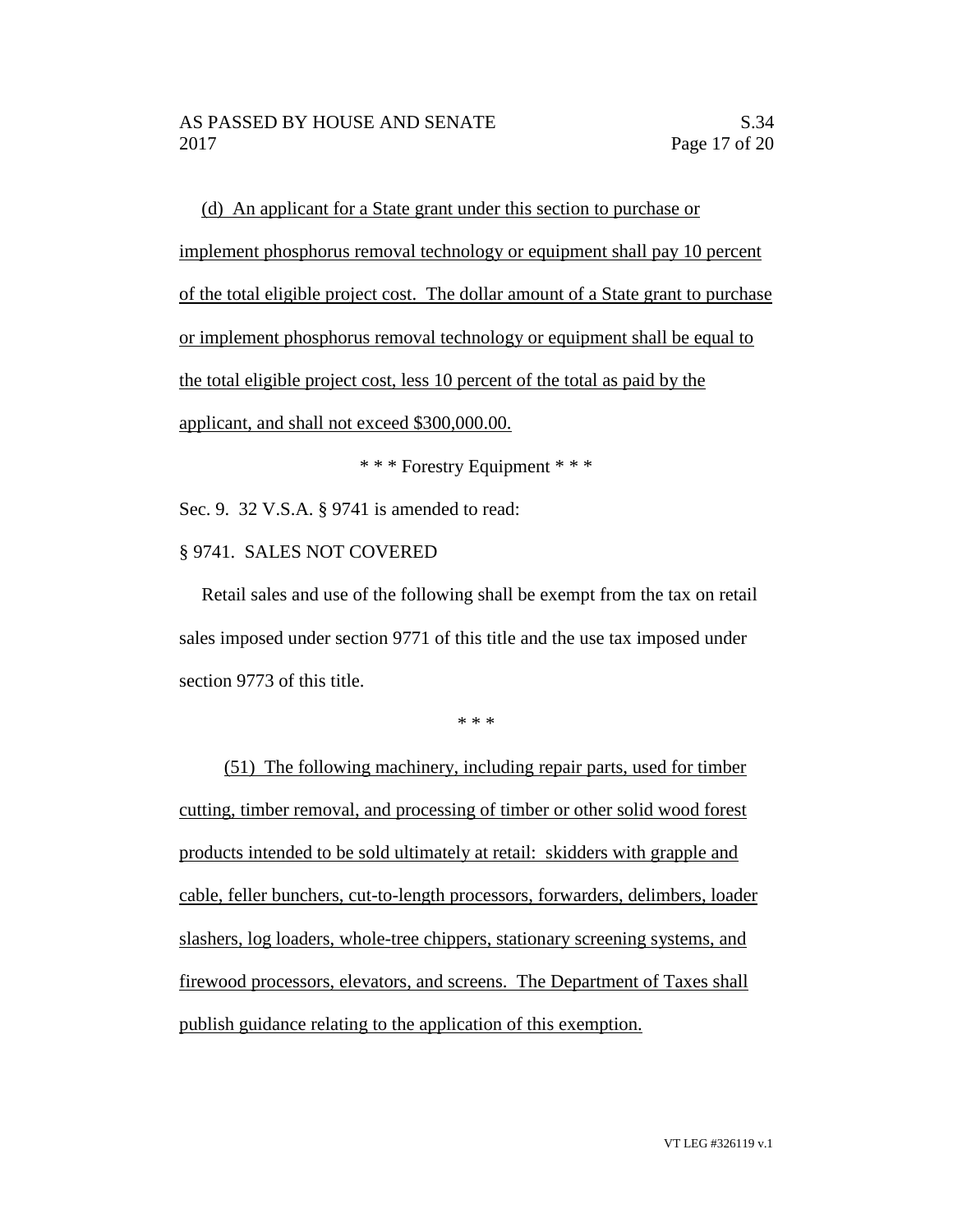Sec. 10. 32 V.S.A. § 9706(kk) is added to read:

(kk) The statutory purpose of the exemption for timber cutting, removal, and processing machinery in subdivision 9741(51) of this title is to promote Vermont's commercial timber and forest products economy.

\* \* \* Workers' Compensation \* \* \*

Sec. 11. WORKERS' COMPENSATION; INDUSTRIES AND OCCUPATIONS WITH HIGH RISK, HIGH PREMIUMS, AND FEW POLICYHOLDERS; STUDY; REPORT

(a) The Commissioner of Financial Regulation, in consultation with the Commissioner of Labor, the Secretary of Agriculture, Food and Markets, the Commissioner of Forests, Parks and Recreation, the National Council on Compensation Insurance, and other interested stakeholders, shall identify and study industries and occupations in Vermont that experience a high risk of workplace and on-the-job injuries and whose workers' compensation insurance is characterized by high premiums and few policyholders in the insurance pool. The industries and occupations addressed in the study shall include, among others, agriculture and farming, logging and log hauling, as well as arborists, roofers, and occupations in sawmills and wood manufacturing operations. In particular, the Commissioner shall:

(1) examine differences in the potential for loss, premium rates, and experience and participation in the workers' compensation marketplace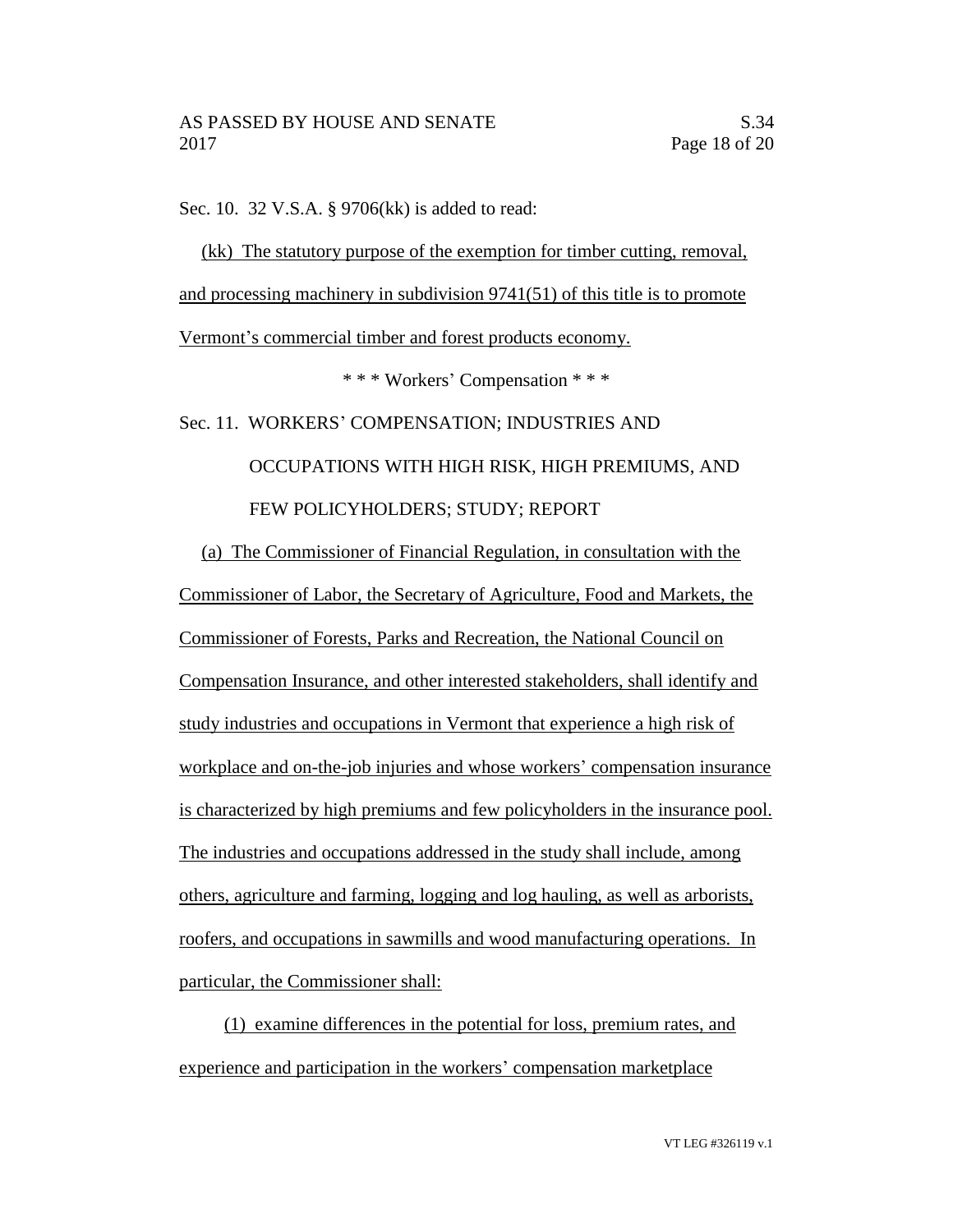between the industries and occupations identified, and the average for all industries and occupations in Vermont;

(2) study potential methods for reducing workers' compensation premium rates and costs for high-risk industries and occupations, including risk pooling between multiple high-risk industries or occupations, creating self-insured trusts, creating voluntary safety certification programs, and programs or best practices employed by other states; and

(3) model the potential impact on workers' compensation premiums and costs from each of the methods identified pursuant to subdivision (2) of this subsection.

(b) On or before November 15, 2017, the Commissioner of Financial Regulation shall submit a written report to the House Committee on Commerce and Economic Development and the Senate Committee on Finance regarding his or her findings and any recommendations for legislative action to reduce the workers' compensation premium rates and costs for the industries identified in the study.

\* \* \* Repeals \* \* \*

Sec. 12. REPEALS

(a) 10 V.S.A. chapter 15, subchapter 4 (Rural Economic Development Initiative) shall be repealed on July 1, 2021; and